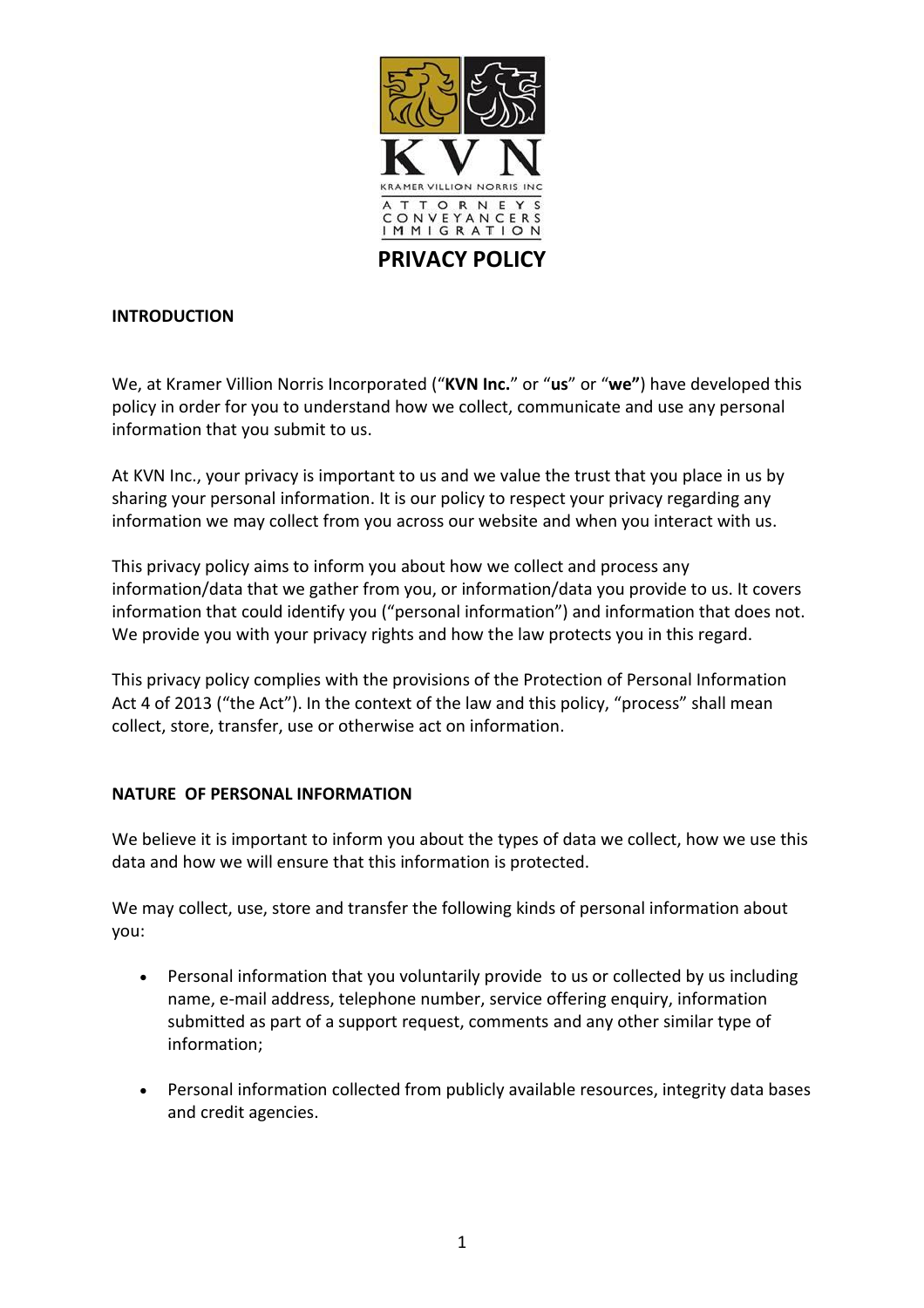

### **COLLECTION OF PERSONAL INFORMATION**

Generally, our intent is to collect only the personal information that is provided voluntarily by our online visitors and when you interact with us, so that we can offer information and/or services to those individuals.

We may collect Personal Information about you –

- Directly from you;
- In the course of our relationship with you;
- In the course of providing legal services to you or your Organisation;
- When you make your Personal information public;
- When you visit our offices;
- We may also receive Personal Information about you from third parties (e.g. Law enforcement authorities).
- In some instances, KVN Inc. and its service providers use cookies, web beacons and other technologies to automatically collect certain types of information when you visit us online, as well as through emails that we may exchange.
- The collection of this information allows us to customise your online experience, improve the performance, usability and effectiveness of KVN'S online platform, and to measure the effectiveness of our marketing tools.

We may collect information when you:

- access, or use the Website, we collect information through analytical tools;
- submit a query via the Website;
- phone us or exchange or send us correspondence;

Personal information that may be collected includes, but is not limited: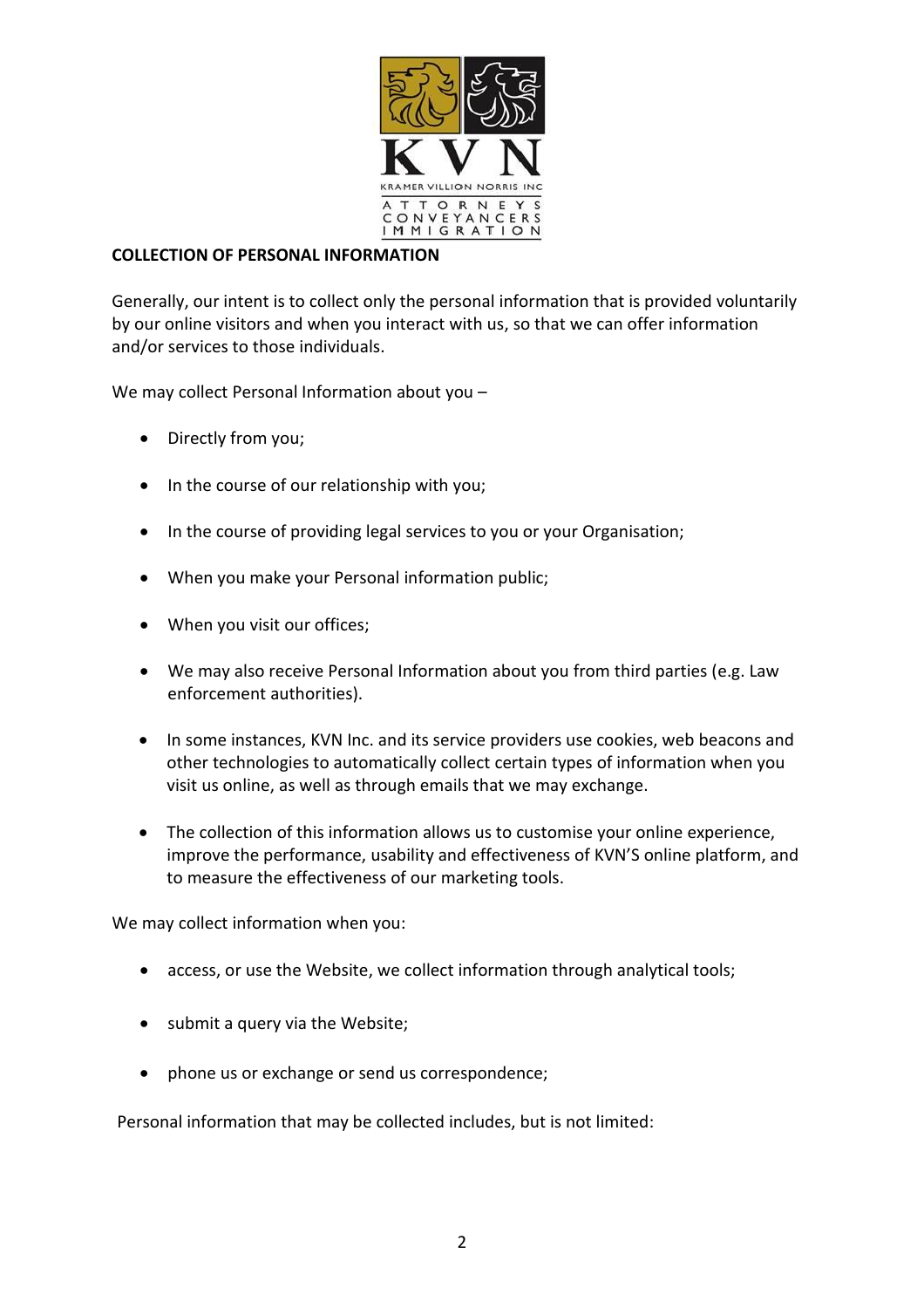

- Your name and surname, email address and phone number, home address, or postal address;
- By using this website, you consent to the transfer of personal information.

# **USE AND PURPOSE OF PROCESSING PERSONAL INFORMATION**

We will only collect your personal information by lawful and fair means and, where appropriate, with the knowledge or consent of the individual and/or entity concerned.

Personal information may be processed:

- To provide services to clients;
- With the consent of the data subject;
- To ensure compliance with regulatory and legal obligations;
- In the event of the processing being allowed by law;
- to defend and exercise legal rights.

You may access and/or correct any of your personal information that we hold by sending an email to [goolam@kvnlaw.co.za.](mailto:goolam@kvnlaw.co.za)

### **IF YOU DO NOT PROVIDE PERSONAL INFORMATION WE NEED**

Where we need to collect personal information by law, or under the terms of a contract, we have with you, and you fail to provide that information when requested, we may not be able to perform that contract. In that case, we may have to stop providing a service to you.

### **SHARING OF PERSONAL INFORMATION**

Generally the legitimate interest for us using your personal information is the efficient performance or management of our business relationship.

We will not intentionally disclose, your personal information other than as set out in this privacy policy or without your permission.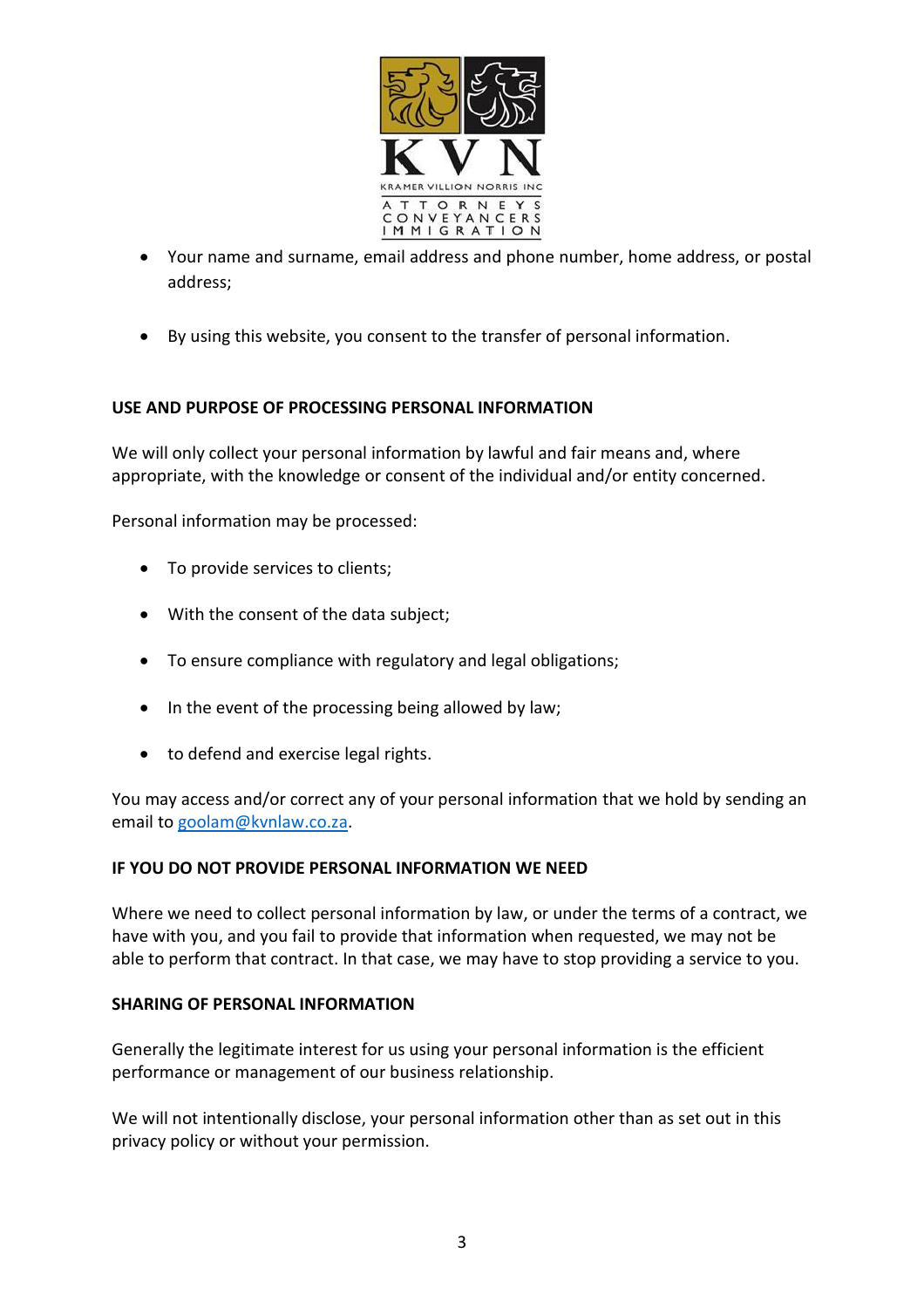

You agree that your personal information may be shared to third parties under the following circumstances:

- The briefing of Counsel and/or any other parties involved during the course and the scope of the matter;
- Government Authorities, registries, Organs of State, Courts, tribunals, regulators and law enforcement agencies;
- Third party service providers who provide research services to our offices or clients.

# **COMMUNICATING WITH US**

When you contact KVN Inc., whether by telephone, through our website or by way of email, we collect the information you have given us in order to reply with the information you need.

We record your request and our reply in order to increase the efficiency of our business operations.

We keep personally identifiable information associated with your messages, such as your name and email address to be able to track our communications with you to provide a highquality service.

# **STORAGE AND RETENTION OF YOUR PERSONAL INFORMATION**

Our offices reserve our right to store and retain your personal information for as long as what may be reasonably necessary for lawful purposes related to our business functions, alternatively for a period of at least 7 (Seven) years from the date of last entry recorded within the specific file according to Rule 54.9.2 of the Legal Practice Council Rules.

# **CROSS BORDER FLOW OF INFORMATION**

We reserve the right to transfer and share your personal information to individuals and/or Companies in foreign countries.

We will ensure that such jurisdictions have adequate levels of protection with regards to the protection of personal information or data legislation. If the foreign country that your personal information is transferred or shared to does not have substantially similar laws which provide for the protection of personal information, we will take the legally-required steps to ensure that your personal information is adequately protected in that Country.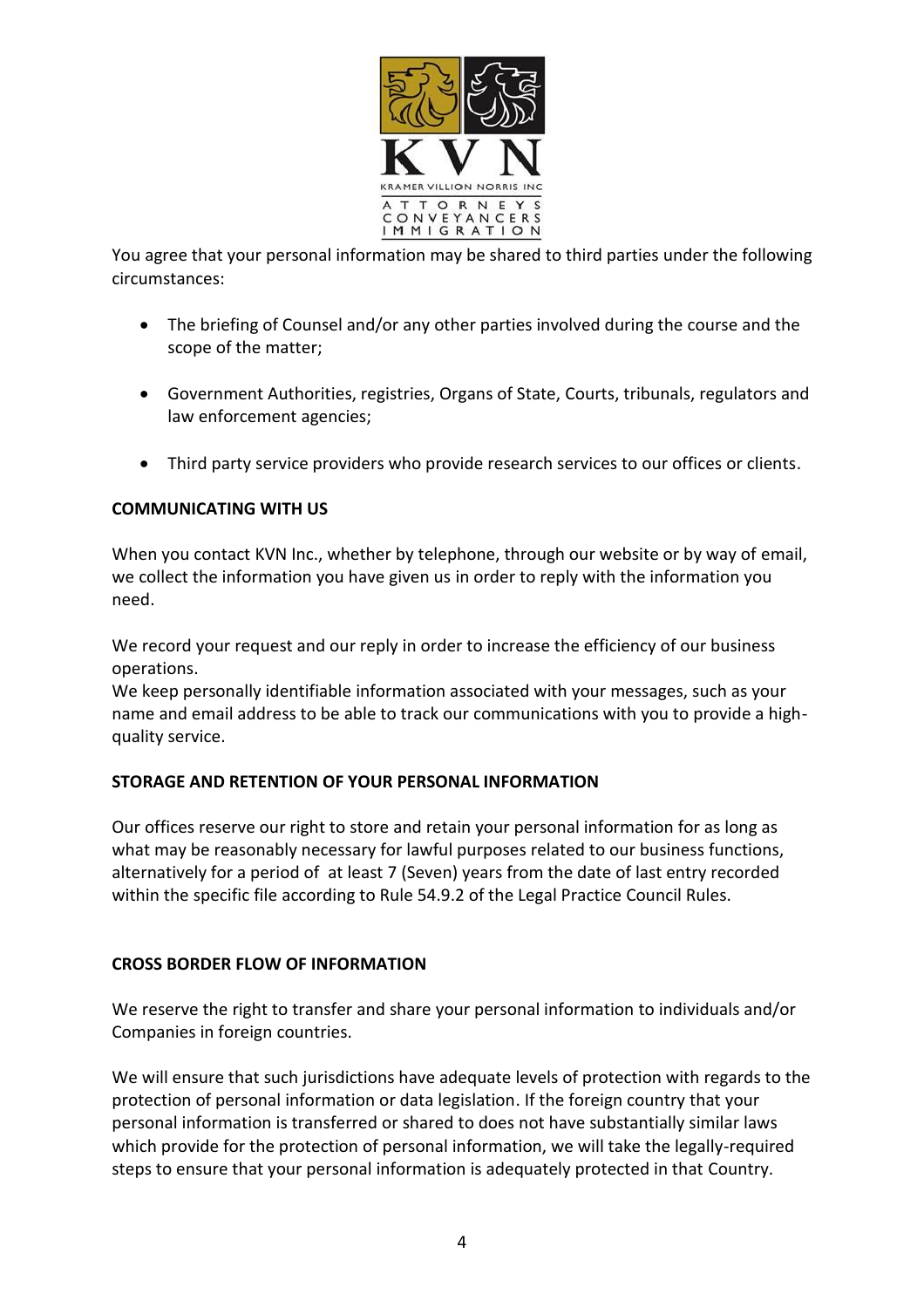

In order to ensure the protection of your privacy and personal information when transferring and storing your personal information, we will only do so if we have your consent and are bound by contract.

# **SECURITY**

We take reasonable technical and organisational measures to secure the integrity of retained information, using accepted technological standards to prevent unauthorised access to or disclosure of your personal information, and protect your personal information from misuse, loss, alteration or destruction.

We review our information collection, storage and processing practices, including physical security measures, from time to time in order to keep up to date with the industry best practice.

We cannot guarantee that our security considerations are 100% fullproof, even by taking into account the above measures when processing Personal Information.

### **DIRECT MARKETING**

KVN Inc. may send marketing and promotional communications and/or material to persons.

You may refuse to accept, require us to discontinue, or pre-emptively block any approach or communications from us if that approach or communication is primarily for the purpose of direct marketing.

You may opt out of receiving direct marketing communications from us at any time by requesting us (in the manner set out in the communication or by contacting us at the contact details set out below) to stop from initiating any direct marketing to you.

### **DATA SUBJECT RIGHTS**

Data Subjects have the right to access, amend or delete personal information that is within our possession, our offices may legally refuse or decline such requests.

A Data Subject may have the right to object to KVN Inc.'s processing of their personal information and if applicable file a complaint with the Information Regulator of South Africa.

### **Keeping Personal Information Current and Correct**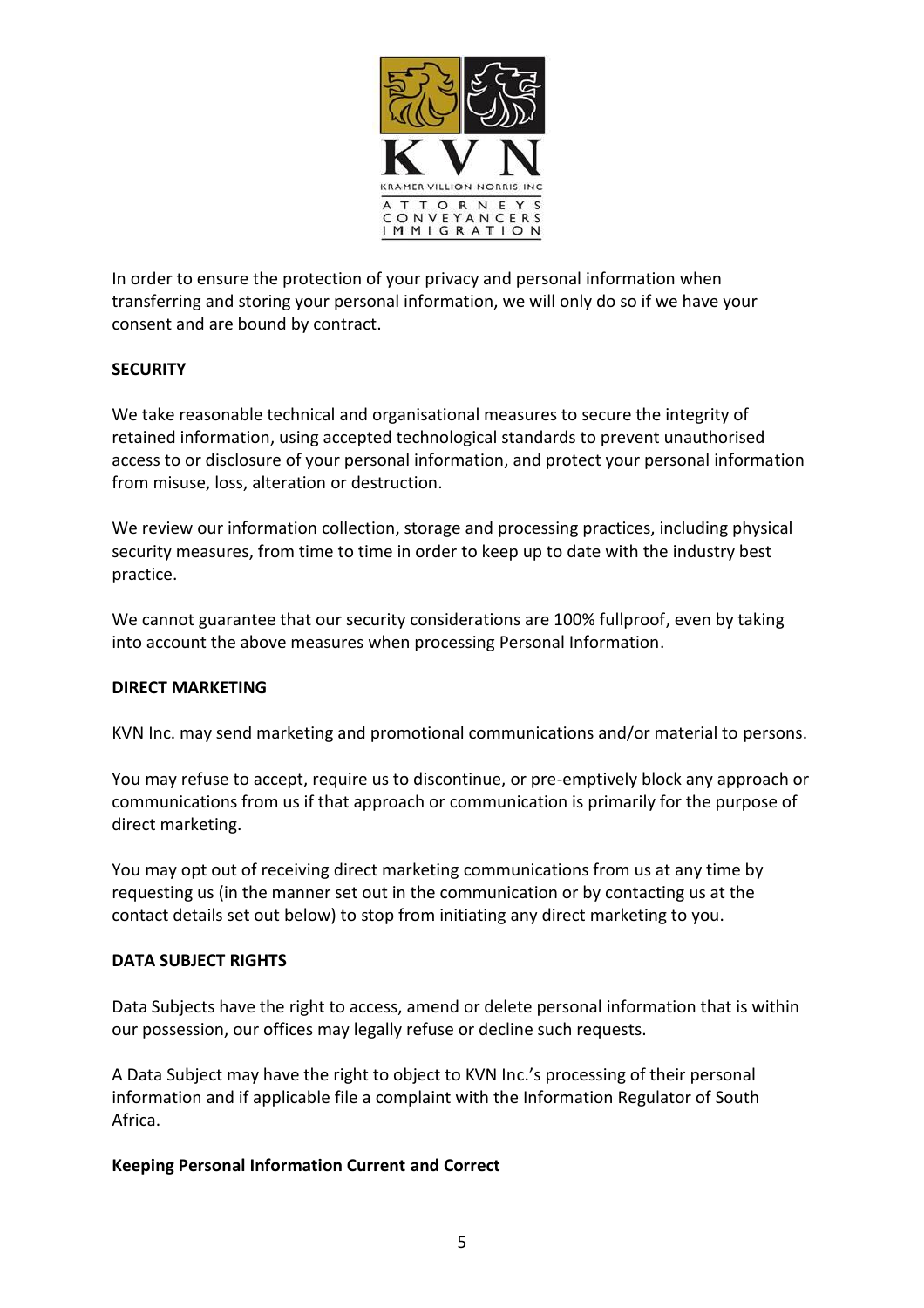

Where required by applicable law, we take reasonable steps to ensure that your personal information is accurate, complete, not misleading and up to date.

Clients are advised to notify our offices in writing in the event of any changes in respect of the Personal Information occurring.

### **Access to your personal information**

At any time, you may review or update personally identifiable information that we hold about you.

To obtain a copy of any information that is not provided on our website you should contact us to make that request.

After receiving the request, we will tell you when we expect to provide you with the information, and whether we require any fee for providing it to you.

### **Removal of your information**

If you wish us to remove personally identifiable information, you should contact us to make your request. However, this may limit the service we can provide to you.

### **Consent and Objections**

In providing your consent for the processing of personal information by us, you have the right to withdraw the consent at any time with future effect.

However, to the extent necessary, the withdrawal of the consent does not affect the lawfulness of processing based on the consent before its withdrawal. If the consent is withdrawn, we may only further process the personal information where there is another legal ground for the processing.

You may object to the processing of your personal information at any time by writing to the contact details provided below or by using the opt-out mechanism provided in the respective communication you received.

# **Verification of your information**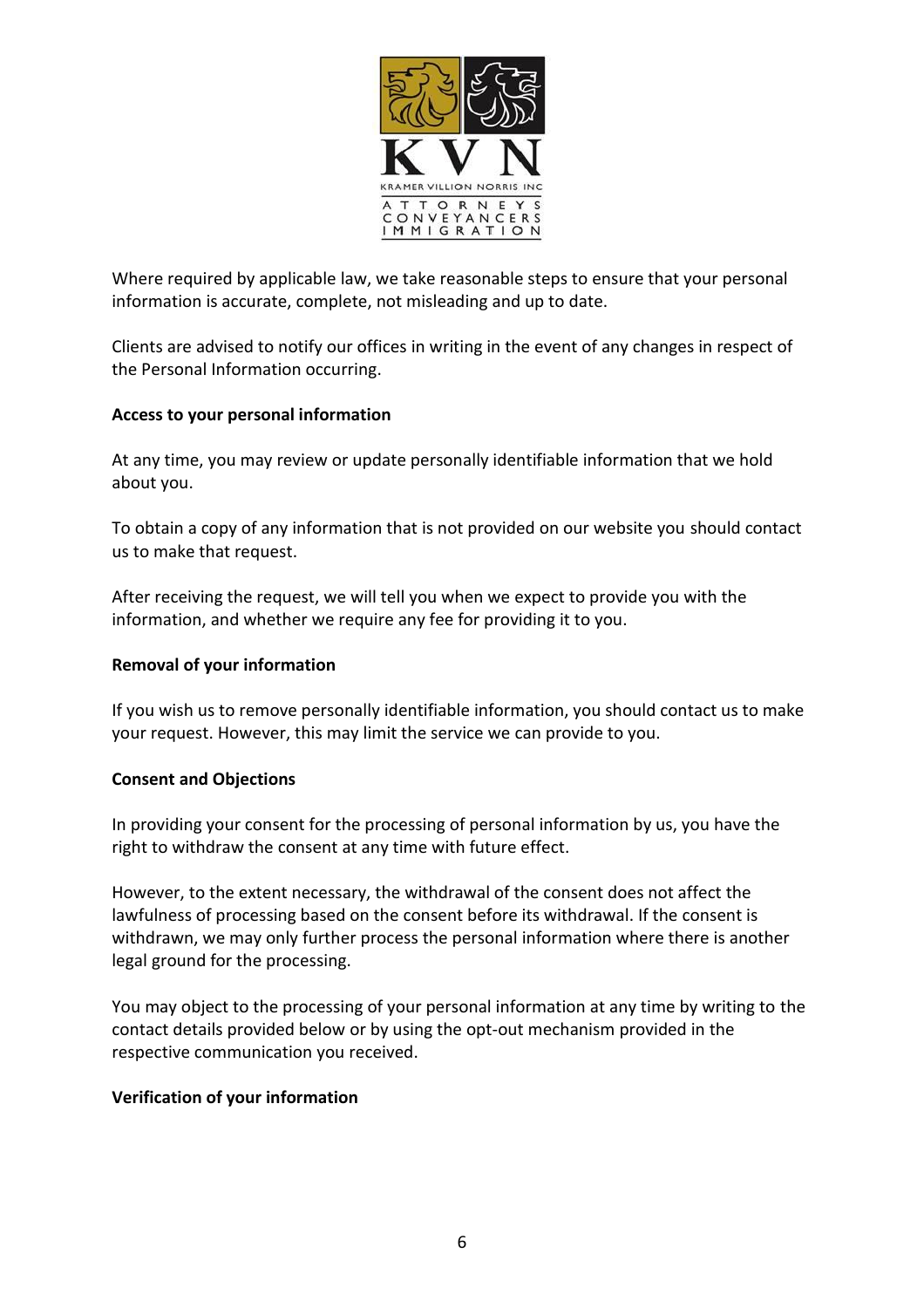

When we receive any request to access, edit or delete personal identifiable information we shall first take reasonable steps to verify your identity before granting you access or otherwise taking any action. This is important to safeguard your information.

# **COOKIES**

KVN Incorporated makes use of Third party cookies on our website, for more information, kindly refer to our Cookies Policy.

### **LINKS TO OTHER WEBSITES**

This privacy policy applies only to our Firm and not to other websites or applications operated by third parties. We may provide links to other websites and applications which may be of interest to you.

We are not responsible for the privacy practices and/or policies of such other websites or applications.

### **GOVERNING LAW**

South African law applies to this Privacy Policy and any dispute or claim arising from this Privacy Policy.

# **CHANGES TO THIS PRIVACY POLICY**

We reserve the right to change the terms of this privacy policy at any time.

If there are material changes to this privacy policy or in how we will use your personal information, we will notify you by prominently posting a notice of such changes on our website, or by sending you an email.

We encourage you to review this policy whenever you access and/or use our Website.

### **DISCLAIMER**

The use of our Website is at your own risk. If any risk or loss arises from the use of our Website and or dependency on information on our Website, you will take responsibility.

We take all reasonable steps to make sure any information and/or content on our Website and is correct and clear. However, we make no representations or warranties (express or implied) as to the functionality, standard, availability, accessibility, and accuracy of our